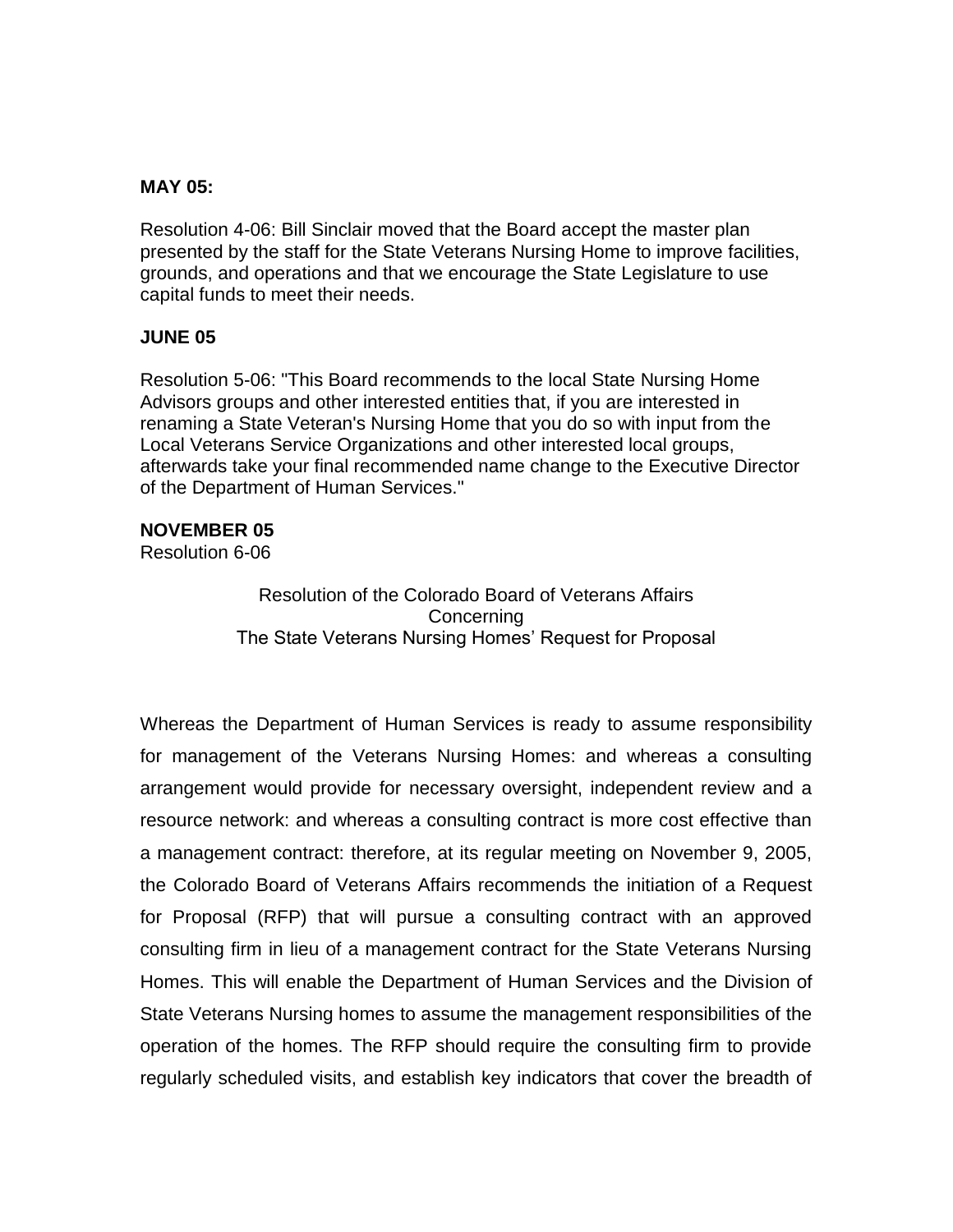all State Veterans Nursing Homes operations. Additionally, the Division should be able to request non-scheduled resource assistance as required. The consulting reports would be provided to the Department of Human Services, the Legislative Oversight Committee and Commission, and the State Board of Veterans Affairs. The Board supports appropriate state funding to carry out the provisions of the Consulting RFP.

# **FEBRUARY 06**

Resolution 7-06: Bill Sinclair: Mr. Chairman, I move that the Legislative committee approach the Leadership in the Senate and or House, to give a substantial increase in funds allocated to the County Veterans Service Officers at three times the amount that is now allocated.

Armando Atencio seconded the motion.

### **MARCH 06**

Resolution 8-06 Bill Sinclair: I make a resolution that any disinterment at the cemetery in Grand Junction would be at the expense of the responsible family member.

The motion was seconded and open for discussion.

Resolution 9-06: Ralph Bozella: Stated that the motion is: That the cost of disinterment and re-interment at the State Veterans Cemetery are not to be a burden of the cemetery. The cost of disinterment and re-interment is to be paid by the family.

The Board unanimously passed the motion.

Resolution 10-06: Ralph Bozella: Stated that he thought that Doug should chair the committee and there could be another Board member on the committee. Ralph rephrased the motion. The committee would develop the annual awards process and procedures, criteria of the nomination selection process, frequency of when the selection is made, how the selection is made, and where the presentation is to be made. The committee would get back to the Board in April.

Resolution 11-06: Ralph Bozella: Then announced that the Board will present an award to Congressman John Salazar at the April Board meeting. Doug will prepare the award.